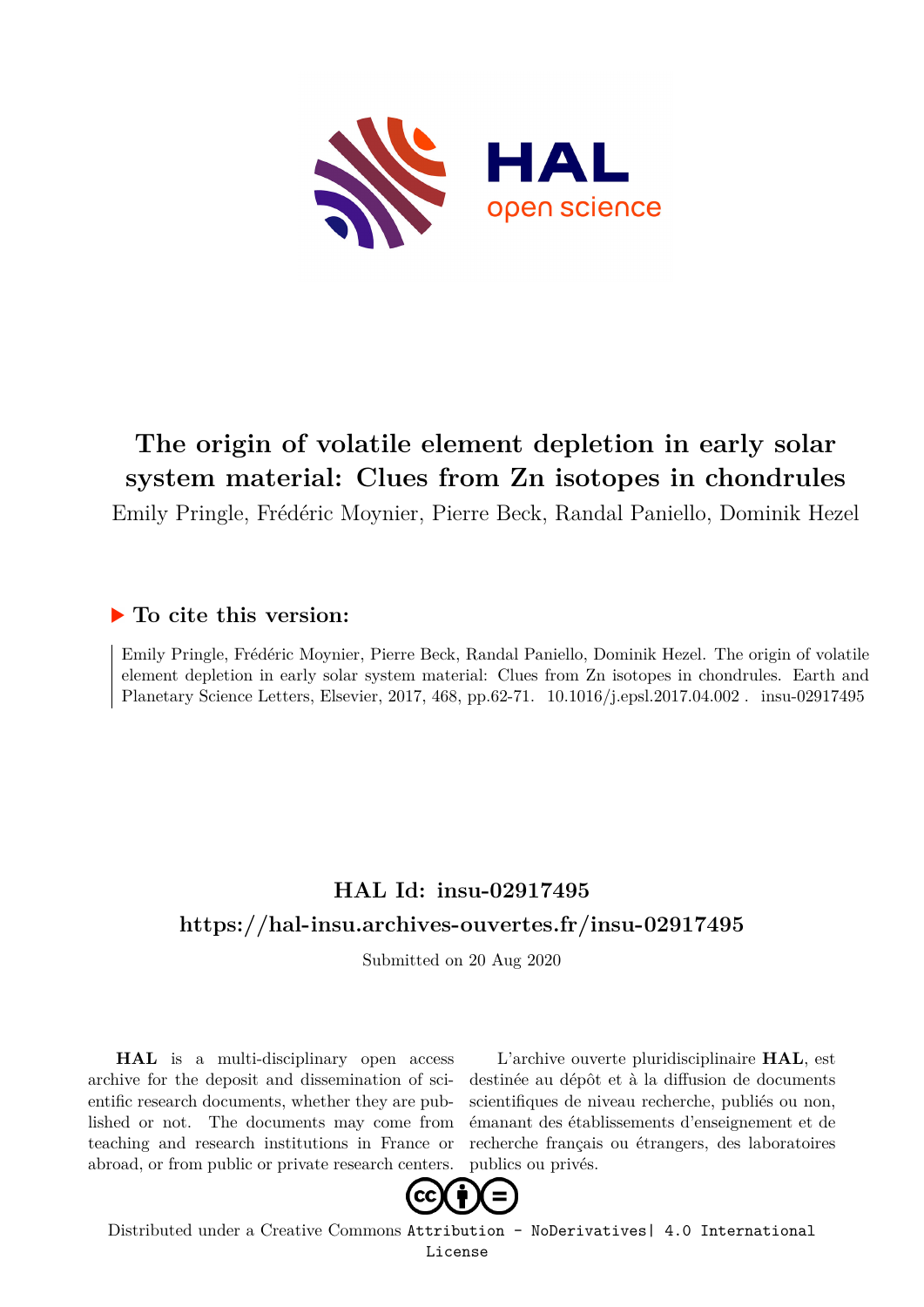

Contents lists available at [ScienceDirect](http://www.ScienceDirect.com/)

Earth and Planetary Science Letters



[www.elsevier.com/locate/epsl](http://www.elsevier.com/locate/epsl)

## The origin of volatile element depletion in early solar system material: Clues from Zn isotopes in chondrules



Emily A. Pringle a, Frédéric Moynier <sup>a</sup>*,*b*,*∗, Pierre Beck <sup>b</sup>*,*c, Randal Paniello d, Dominik C. Hezel <sup>e</sup>*,*<sup>f</sup>

<sup>a</sup> Institut de Physique du Globe de Paris, Université Paris Diderot, Sorbonne Paris Cité, CNRS UMR 7154, 1 rue Jussieu, 75238 Paris, France

<sup>b</sup> *Institut Universitaire de France, Paris, France*

<sup>c</sup> *Institut d'Astrophysique et de Planétologie de Grenoble, Université Grenoble Alpes, France*

<sup>d</sup> *Department of Earth and Planetary Sciences, Washington University in St. Louis, USA*

<sup>e</sup> *University of Cologne, Department of Geology and Mineralogy, Zülpicher Str. 49b, 50674 Köln, Germany*

<sup>f</sup> *Department of Mineralogy, Natural History Museum, Cromwell Road, London, SW7 5BD, UK*

#### A R T I C L E I N F O A B S T R A C T

*Article history:* Received 14 November 2016 Received in revised form 29 March 2017 Accepted 1 April 2017 Available online 14 April 2017 Editor: D. Vance

*Keywords:* carbonaceous chondrites chondrules zinc isotopes volatiles protoplanetary disk

Volatile lithophile elements are depleted in the different planetary materials to various degrees, but the origin of these depletions is still debated. Stable isotopes of moderately volatile elements such as Zn can be used to understand the origin of volatile element depletions. Samples with significant volatile element depletions, including the Moon and terrestrial tektites, display heavy Zn isotope compositions (i.e. enrichment of 66Zn vs. 64Zn), consistent with kinetic Zn isotope fractionation during evaporation. However, Luck et al. (2005) found a negative correlation between  $δ^{66}Zn$  and 1/[Zn] between CI, CM, CO, and CV chondrites, opposite to what would be expected if evaporation caused the Zn abundance variations among chondrite groups.

We have analyzed the Zn isotope composition of multiple samples of the major carbonaceous chondrite classes: CI (1), CM (4), CV (2), CO (4), CB (2), CH (2), CK (4), and CK/CR (1). The bulk chondrites define a negative correlation in a plot of  $\delta^{66}Zn$  vs 1/[Zn], confirming earlier results that Zn abundance variations among carbonaceous chondrites cannot be explained by evaporation. Exceptions are CB and CH chondrites, which display Zn systematics consistent with a collisional formation mechanism that created enrichment in heavy Zn isotopes relative to the trend defined by CI–CK.

We further report Zn isotope analyses of chondrite components, including chondrules from Allende (CV3) and Mokoia (CV3), as well as an aliquot of Allende matrix. All chondrules are enriched in light Zn isotopes (∼500 ppm on <sup>66</sup>Zn/<sup>64</sup>Zn) relative to the bulk, contrary to what would be expected if Zn were depleted during evaporation, on the other hand the matrix has a complementary heavy isotope composition. We report sequential leaching experiments in un-equilibrated ordinary chondrites, which show sulfides are isotopically heavy compared to silicates and the bulk meteorite by ca. +0.65 per mil on  $^{66} \text{Zn}$ /64Zn. We suggest isotopically heavy sulfides were removed from either chondrules or their precursors, thereby producing the light Zn isotope enrichments in chondrules.

© 2017 The Author(s). Published by Elsevier B.V. This is an open access article under the CC BY-NC-ND license [\(http://creativecommons.org/licenses/by-nc-nd/4.0/](http://creativecommons.org/licenses/by-nc-nd/4.0/)).

### **1. Introduction**

Carbonaceous chondrites (CC) are chemically primitive early Solar System materials that provide important clues toward understanding the origin and evolution of the terrestrial planets. Carbonaceous chondrites consist of assemblages of four components in different proportion: high-temperature condensates in the form of Calcium Aluminum-rich Inclusions (CAIs), roughly spherical small igneous objects known as chondrules, metallic FeNi and sulfides, and a fine-grained matrix (Krot et al., 2009; Scott and Krot, [2014\)](#page-9-0). Carbonaceous chondrites are undifferentiated meteorites that are relatively volatile-rich and did not experience high-temperature processing sufficient to result in melting, but they do show evidence of variable degrees of aqueous alteration and thermal metamorphism (Scott and Krot, 2014). Although CC are in general considered as chemically primitive, individual carbonaceous chondrite classes exhibit distinct patterns in volatile element (here "volatile" refers to those elements with a

<http://dx.doi.org/10.1016/j.epsl.2017.04.002> 0012-821X/© 2017 The Author(s). Published by Elsevier B.V. This is an open access article under the CC BY-NC-ND license [\(http://creativecommons.org/licenses/by-nc-nd/4.0/\)](http://creativecommons.org/licenses/by-nc-nd/4.0/).

Corresponding author at: Institut de Physique du Globe de Paris, Université Paris Diderot, Sorbonne Paris Cité, CNRS UMR 7154, 1 rue Jussieu, 75238 Paris, France. *E-mail address:* [moynier@ipgp.fr](mailto:moynier@ipgp.fr) (F. Moynier).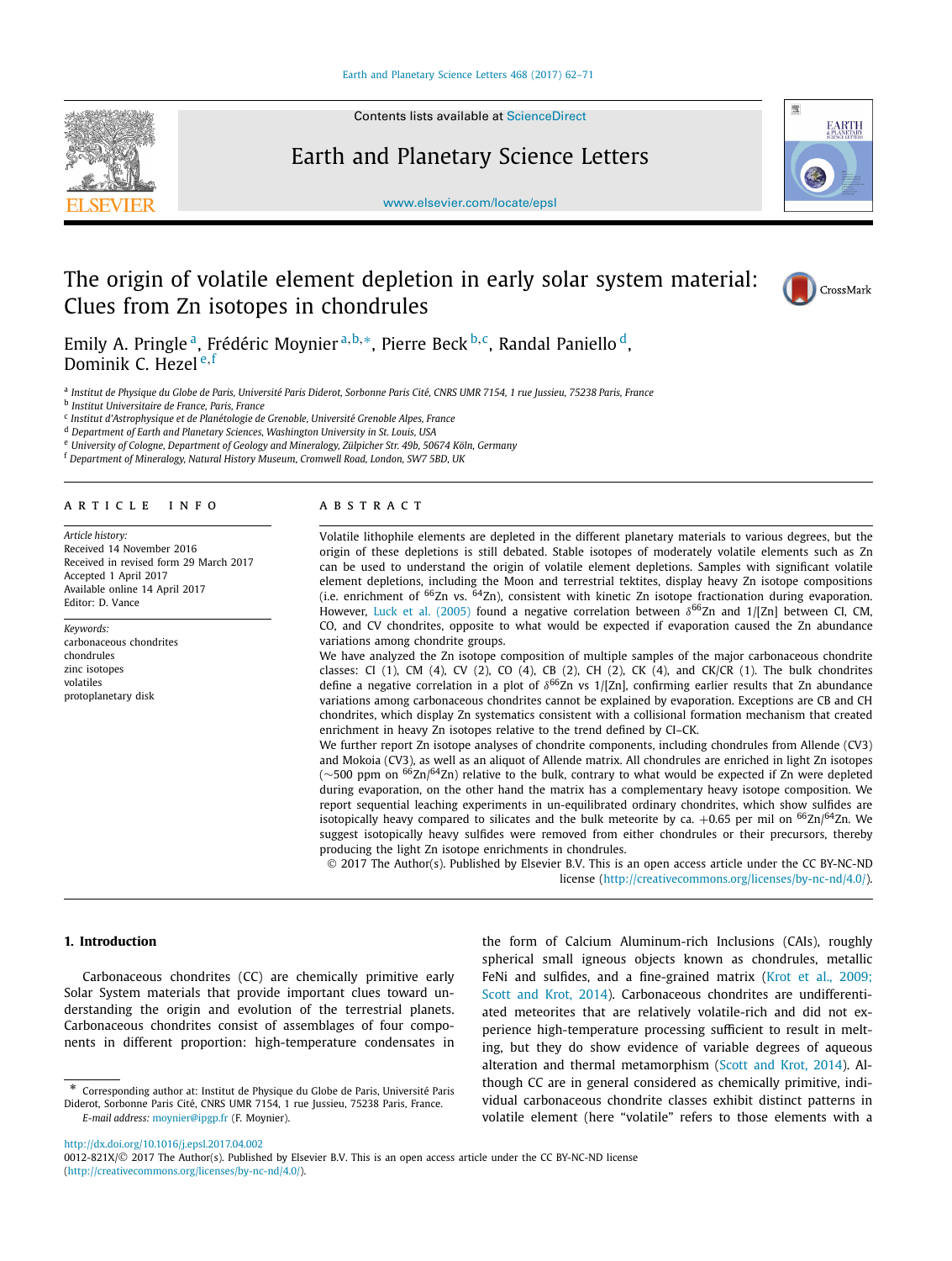50% condensation temperature,  $T_c$ , between 250 K and 1250 K, Lodders, 2003) abundances relative to solar composition (Palme et al., [2014a\)](#page-9-0). The CI-type CC are believed to be the closest in composition to the solar nebula due to elemental abundances that closely match the composition of the solar photosphere, with the exception of lithium, the highly volatile elements ( $T_c$  < 250 K: H, C, N, O), and the noble gases (Palme et al., 2014a). The other CC classes show volatile depletion increasing in the order CI-CM-(CO, CV)-CK (Palme et al., 2014a). The origin of this chemical trend is as yet unresolved. Hypotheses for the volatile element depletion in bulk chondrites include incomplete condensation from the solar nebula (Wasson and Chou, 1974), volatile loss by evaporation during accretion (Ringwood, 1966), or mixing of distinct primordial reservoirs consisting of a volatile-rich CI-like component and a volatile-poor refractory component (Larimer and Anders, 1967; Clayton and Mayeda, [1999; Luck](#page-9-0) et al., 2003). Chondrules are one proposed carrier of the volatile depletion for the latter case, such that volatile element depletions in bulk meteorites are a signature of distinct chondrule compositions and the different CC classes represent varying mixtures of a compositionally uniform CI-like matrix and compositionally variable chondrules (e.g. Alexander, [2005\)](#page-9-0).

The mechanism of chondrule formation is still debated and it has numerous implications for the origin of volatile elements in the terrestrial planets and for dynamical processes in the early Solar System. Central questions concern the relationship between chondrules and matrix, namely, whether these two chondritic components formed together in the same region of the solar nebula or formed in separate reservoirs and were later combined (Zanda et al., 2006; Hezel and Palme, 2008, 2010; Palme et al., [2015](#page-10-0) and references therein). The formation of the first solid materials is therefore directly linked to conditions in the solar environment during early planetary formation and can support or contradict models of Solar System formation. The difficulty lies in reconciling the contrasting formation conditions of CAIs (high temperatures, variable isotopic reservoirs, short formation timescale several Myr before incorporation into chondrites), chondrules (moderately high temperatures, episodic formation likely at higher total pressures), and matrix (lesser thermal processing, volatile-rich) with the incorporation of all three components into a coherent aggregate at a particular time and place in the protoplanetary disk (Krot et al., [2009\)](#page-9-0).

Proposed chondrule formation models that attempt to account for these constraints include the flash heating of chondrule precursors by a shockwave (Connolly and Love, 1998; Ciesla and Hood, 2002; Desch and Connolly, [2002; Connolly](#page-9-0) and Desch, 2004) or formation in plumes generated by impacts (Asphaug et al., 2011). The flash heating model reproduces the chemical relationships between chondritic components, including the thermal history of chondrules, chondrule-matrix complementarity, and episodic chondrule formation (Asphaug et al., 2011). On the other hand, the impact origin would predict a high gas pressure and dust density that would explain the retention of volatile elements in chondrules. Alternatively, the x-wind model (Shu et al., 1996) is based on astronomical observations of extra-solar systems and theoretical modeling of stellar magnetic fields. It suggests that CAIs and chondrules formed close to the young sun and were later transported radially outward in the disk where they mixed with thermally unprocessed matrix material. This model accounts for the contrasting thermal history between chondrules/CAIs and matrix but fails to explain genetic relationships between chondrules and matrix.

The study of zinc (Zn) isotopes in chondrites and their components has the potential to investigate the numerous questions outlined above. Zinc is a moderately volatile element ( $T_c = 726$  K) with a condensation temperature significantly below that of many other moderately volatile elements, including K ( $T_c$  = 1006 K), Na  $(T_c = 958 \text{ K})$ , and Rb  $(T_c = 800 \text{ K})$  (Lodders, 2003). Further, Zn exhibits both chalcophile and lithophile behavior and, hence, provides information about the history of silicate as well as sulphide phases. Zinc displays significant heavy isotope enrichments coupled with volatile depletion, as observed in lunar basalts and unbrecciated eucrites (Paniello et al., 2012a, 2012b; Kato et al., 2015; [Moynier](#page-9-0) et al., 2017). Impact events have been shown to volatilize Zn and drive the composition of the residue toward isotopically heavier compositions (Moynier et al., 2009a), making Zn a powerful probe of volatility-dependent processes during chondrite and chondrule formation. The pioneer study of Luck et al. (2005) reported a negative correlation between  $\delta^{66}$ Zn and 1/<sup>[Zn]</sup> in bulk CC, such that they are progressively enriched in the light isotopes of Zn in the order CI-CM-(CO, CV). This observation is opposite to the effect expected during Zn isotope fractionation due to evaporation and suggests that the abundance of volatile elements in CC is inherited from pre-accretionary processes, reflecting mixing between at least two isotopically distinct reservoirs. The Zn isotope composition of several CC groups (CK, CB, CH), as well as individual components such as chondrules and matrix, which are the major reservoirs of Zn, have not yet been analyzed. However, these samples may provide critical clues toward further understanding the origin of the volatile element variations among CC.

Here we present Zn isotope data for a comprehensive set of CC, including samples from the CI, CM, CO, CV, CK, CB, and CH classes, to further assess the origin and evolution of volatile elements in the inner Solar System. We also present Zn isotope measurements of individual chondrules from Allende (CV3) and Mokoia (CV3) as well as an aliquot of Allende matrix to investigate the formation of solid materials in the early Solar System and the compositions of the primitive materials that represent the building blocks of the terrestrial planets.

#### **2. Samples and methods**

#### *2.1. Samples*

The 20 bulk chondrites studied include one CI (Y-980115), four CM (Murchison, Murray, Cold Bokkeveld, LON 94101), two CV (Allende, GRA 06101), four CO (Felix, Ornans, Lancé, Isna), two CB (Gujba, MIL 05082), two CH (PCA 91467, A-881020), four CK (ALH 85002, Karoonda, EET 92002, Maralinga), and one CK/CR (A-881595). Y-980115 is CI-like but has mineralogical characteristics that suggest it experienced thermal metamorphism (King et al., [2015\)](#page-9-0). In addition its high Zn content (337 ppm, see below) is similar to other CI chondrites and support its classification as a CI chondrites. A-881595 is classified as a CR2, but more likely is a CK based on O isotopes (Schrader et al., 2011). The bulk compositions of the selected meteorites represent a range in Zn concentration of more than two orders of magnitude, from ∼3 ppm to ∼300 ppm. Since Zn is highly mobile in aqueous fluids, meteorite falls were selected over finds when possible. In addition, three unequilibrated ordinary chondrites (UOC), including Clovis (H3.6), GRA 95208 (H3.7), and ALH 90411 (L3.7), were subjected to a sequential dissolution procedure to isolate and analyze the Zn isotope composition of various Zn carrier phases. Finally, nine individual chondrules (including eight from Allende and one from Mokoia) as well as one matrix-rich aliquot from Allende were extracted and their Zn isotope compositions were analyzed.

#### *2.2. Methods*

For bulk chondrites, *>*500 mg of sample was crushed into a homogeneous powder. Approximately 20–50 mg of each sample powder was dissolved using a mixture of concentrated  $HF/HNO<sub>3</sub>$ and heated at  $130\degree$ C in PTFE beakers. After evaporation of the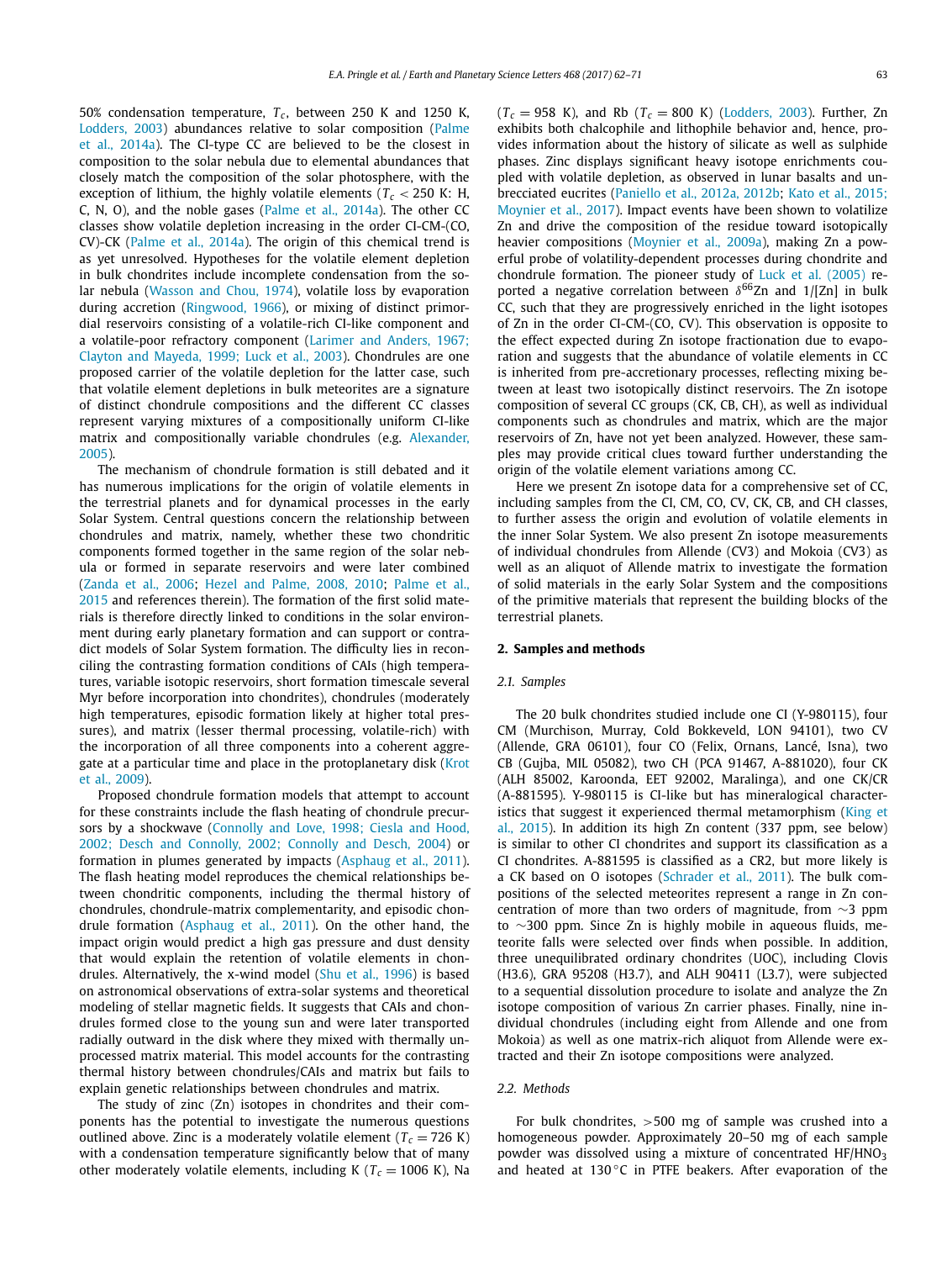HF/HNO3, 6N HCl was added to the residue and again heated to dissolve remaining fluoride complexes. Samples were then evaporated to dryness. Whole individual chondrules were separated by hand, crushed, and dissolved using the same procedure as for the bulk chondrites except that the volume of acids was reduced to limit the procedural blank.

The three UOC were further subjected to physical phase separation (to separate magnetic and non-magnetic phases) and sequential acid dissolution on the non-magnetic phase to isolate specific carriers of Zn following the procedure described by Moynier et al. [\(2011\).](#page-9-0) After crushing, the magnetic and non-magnetic fractions where separated with a hand magnet. The magnetic phase was dissolved in aqua-regia. The non-magnetic fraction was first dissolved in cold 3N HCl for 6 h; this dissolution contained the sulfide fraction (see Luck et al., 2005). The remaining residue was then dissolved in  $HF/HNO<sub>3</sub>$  to completely dissolve the silicate fraction.

Chemical purification of Zn was achieved following the procedure described by Moynier and Le Borgne (2015). Samples were loaded in 1.5N HBr on AG-1 X8 (200–400 mesh) anion-exchange resin in PTFE columns. Matrix elements were removed by an additional wash of 1.5N HBr and Zn was eluted using  $0.5N$  HNO<sub>3</sub>. The collected sample solutions were then evaporated to dryness. This procedure was performed for a total of three column passes to ensure clean separation of Zn: samples were passed once through columns containing 0.5 mL resin and then twice through columns containing 0.1 mL resin. Procedural blank is *<*7 ng and insignificant relative to the amount of Zn in the sample mass analyzed for bulk chondrites (*>*1 μg Zn). For chondrules, we have slightly modified the method were we only passed the samples twice through the 0.1 mL columns. This limits the amount of acids used and reduced the blank to *<*1 ng which represents up to 3% of the total signal.

Zinc isotope compositions of bulk carbonaceous chondrites were measured using a Thermo Scientific Neptune Plus Multi-Collector Inductively-Coupled-Plasma Mass-Spectrometer (MC-ICP-MS) at either Washington University in Saint Louis (WUSTL) or the Institut de Physique du Globe in Paris (IPGP) following protocol recently described elsewhere (Chen et al., 2013; [Moynier](#page-9-0) and Le Borgne, 2015). Carbonaceous chondrite components were measured at IPGP, while UOC leachates were measured at WUSTL. External reproducibility was assessed through full procedural replicate analyses of the same sample to be 40 ppm for  $66Zn/64Zn$  and 50 ppm for  $68Zn/64Zn$  (Chen et al., 2013). The Zn isotope composition of the USGS basalt standard BHVO-2 was measured throughout the study; the data are in agreement with currently accepted literature values (see Table 1; Moynier et al., 2017). Additionally, one sample (Murray) was independently processed through the entire procedure (dissolution, chemical purification, mass spectrometry) at both Washington University in Saint Louis and at the Institut de Physique du Globe in Paris; these replicates yield identical results within analytical error, signifying that the method is reproducible.

The Zn concentrations were obtained by comparison of the intensity of the standard and of the samples on the MC-ICP-MS for which we estimate the error to be ∼10%. This method gives a Zn concentration of 103 ppm in BHVO, which compares well with the USGS certification (103  $\pm$  6 ppm).

#### **3. Results**

Zinc isotope compositions are reported in Table 1, Table 2, and Table 3 and Fig. 1, Fig. 2, Fig. 3, Fig. 4, and Fig. 5 as permil deviations from the JMC-Lyon (Moynier et al., 2017) Zn isotope standard,



**Fig. 1.** Three isotope plot of  $\delta^{68}$ Zn versus  $\delta^{66}$ Zn for bulk chondrites. Samples plot along the calculated equilibrium (solid; slope 1.94) and kinetic (dashed; slope 1.97) mass-dependent fractionation lines  $(\pm 2 \text{ se})$ .

$$
\delta^{x} Zn = \left[ \frac{(^{x}Zn/^{64}Zn)_{sample}}{(^{x}Zn/^{64}Zn)_{JMC-Lyon}} - 1 \right] \times 1000
$$
 (1)

where  $x = 66$  or 68. Errors are given as the 2 standard deviation (2sd) of replicate measurements. Where only one measurement was possible we use the error obtained on multiple analyses of full procedural replicates (see Section 2.2) for the bulk chondrites or the error obtained for the single chondrule with multiple analyses (see Table 2). All the data fall on a mass-dependent fractionation line in a plot of  $\delta^{68}$ Zn versus  $\delta^{66}$ Zn (Fig. 1) consistent with Moynier et al. (2009b), with the exception of three chondrules slightly off the line, which is likely due to an error underestimation due to the low Zn content of these samples and the fact that replicate analyses could not be performed.

Bulk CC (Table 1 and Fig. 2) span a range of  $δ^{66}Zn$  from +0.43‰ (Y-980115, CI) to -0.69‰ (A-881595, CK/CR). The values for the single CI ( $\delta^{66}Zn = 0.43\% \pm 0.01$ ) and the class averages for the CM ( $\delta^{66}Zn = 0.38\% \pm 0.04$ ), CV ( $\delta^{66}Zn = 0.24\% \pm 0.12$ ), and CO ( $\delta^{66}$ Zn = 0.17\% ± 0.11) are similar to previously reported data (Luck et al., 2005; Barrat et al., 2012, see Fig. 2). Notably, each CC class has a characteristic Zn isotope composition. As previously observed,  $\delta^{66}$ Zn values correlate with Zn concentration, [Zn] (Fig. 3); samples with the lowest [Zn] are the most enriched in light Zn isotopes (Luck et al., 2005). The CK (on average,  $\delta^{66}$ Zn = 0.19‰  $\pm$  0.31) are more variable in both Zn isotope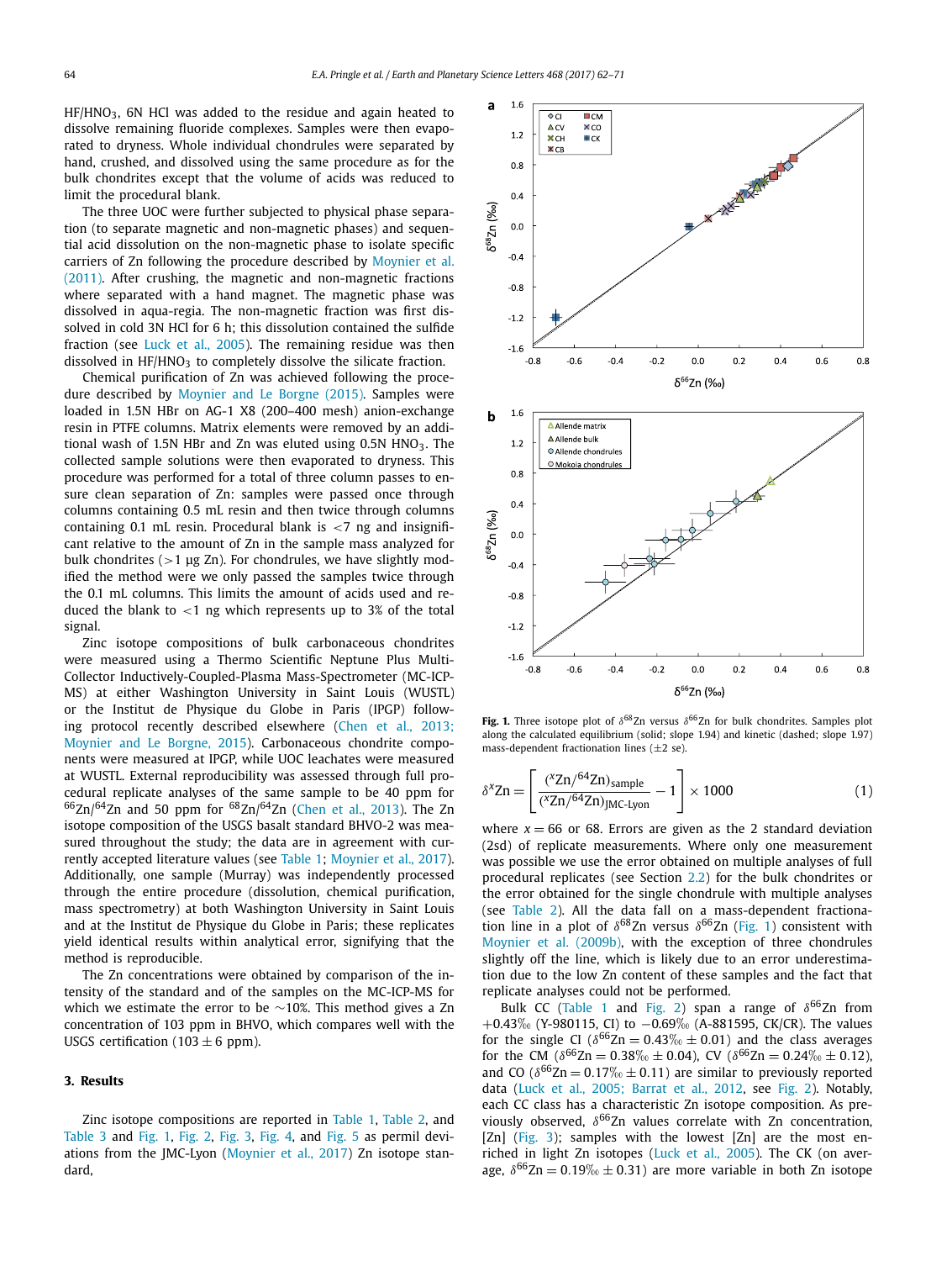| Sample                      | Class             | Fall/find | $\delta^{66}$ Zn | 2sd <sup>a</sup>         | $\delta^{68}$ Zn | 2sd <sup>a</sup>         | n <sup>b</sup>          | [Zn]<br>(ppm) |
|-----------------------------|-------------------|-----------|------------------|--------------------------|------------------|--------------------------|-------------------------|---------------|
| BHVO-2                      |                   |           | 0.30             | 0.03                     | 0.59             | 0.06                     | 11                      | 103           |
| $Y-980115c$                 | CI1               | find      | 0.43             | 0.01                     | 0.79             | 0.03                     | 5                       | 337           |
| Murchison <sup>c</sup>      | CM2               | fall      | 0.40             | 0.06                     | 0.76             | 0.09                     | 6                       | 186           |
| Murray $(1)^{c}$            | CM <sub>2</sub>   | fall      | 0.38             | 0.02                     | 0.68             | 0.05                     | 5                       | 187           |
| Murray $(2)^d$              | CM2               | fall      | 0.36             | $\overline{a}$           | 0.65             | $\overline{\phantom{0}}$ | $\mathbf{1}$            |               |
| Average-Murray              |                   |           | 0.37             | 0.02                     | 0.67             | 0.04                     | $\overline{c}$          | 187           |
| Cold Bokkeveld <sup>c</sup> | CM2               | fall      | 0.46             | 0.03                     | 0.89             | 0.04                     | $\overline{4}$          | 145           |
| LON 94101 $c$               | CM <sub>2</sub>   | find      | 0.37             | 0.04                     | 0.66             | 0.02                     | 5                       | 184           |
| Average-CM                  |                   |           | 0.38             | 0.04                     | 0.70             | 0.12                     | 3                       | 172           |
| Allende $(1)^{c}$           | CV3               | fall      | 0.27             | 0.04                     | 0.48             | 0.08                     | $\overline{c}$          | 112           |
| Allende $(2)^{c}$           | CV3               | fall      | 0.30             | 0.02                     | 0.54             | 0.02                     | 5                       | 108           |
| Average-Allende             |                   |           | 0.29             | 0.04                     | 0.51             | 0.08                     | $\overline{c}$          | 110           |
| GRA 06101 <sup>d</sup>      | CV3               | find      | 0.20             | $\overline{a}$           | 0.37             | $\overline{a}$           | $\mathbf{1}$            | 120           |
| Average-CV                  |                   |           | 0.24             | 0.12                     | 0.44             | 0.21                     | $\mathbf 2$             | 110           |
| Felix <sup>d</sup>          | CO3.3             | fall      | 0.14             | $\overline{a}$           | 0.22             | -                        | $\mathbf{1}$            | 99            |
| Ornans <sup>d</sup>         | CO <sub>3.4</sub> | fall      | 0.13             | $\overline{\phantom{0}}$ | 0.19             | $\overline{\phantom{0}}$ | $\mathbf{1}$            | 105           |
| Lancé <sup>d</sup>          | CO <sub>3.5</sub> | fall      | 0.16             | $\overline{\phantom{0}}$ | 0.26             | $\overline{a}$           | $\mathbf{1}$            | 103           |
| Isna <sup>d</sup>           | CO <sub>3.8</sub> | find      | 0.25             | $\overline{\phantom{0}}$ | 0.41             | $\overline{\phantom{0}}$ | $\mathbf{1}$            | 100           |
| Average-CO                  |                   |           | 0.17             | 0.11                     | 0.27             | 0.19                     | 4                       | 102           |
| Gujba <sup>d</sup>          | CB                | fall      | 0.20             | $\overline{a}$           | 0.39             | $\overline{a}$           | $\mathbf{1}$            | 3             |
| MIL 05082 <sup>d</sup>      | CB                | find      | 0.05             | $\overline{\phantom{0}}$ | 0.10             | -                        | 1                       | 6             |
| Average-CB                  |                   |           | 0.13             | 0.22                     | 0.24             | 0.41                     | $\mathbf 2$             | 5             |
| PCA 91467 <sup>c</sup>      | CH <sub>3</sub>   | find      | 0.32             | 0.05                     | 0.58             | 0.10                     | 2                       | 39            |
| A-881020 <sup>c</sup>       | CH <sub>3</sub>   | find      | 0.29             | 0.04                     | 0.53             | 0.07                     | $\overline{2}$          | 31            |
| Average-CH                  |                   |           | 0.30             | 0.05                     | 0.56             | 0.08                     | 2                       | 35            |
| ALH 85002 <sup>c</sup>      | CK4               | find      | 0.22             | 0.01                     | 0.43             | 0.02                     | $\overline{\mathbf{4}}$ | 78            |
| Karoonda <sup>c</sup>       | CK4               | fall      | 0.30             | 0.05                     | 0.57             | 0.05                     | $\overline{4}$          | 83            |
| EET 92002 <sup>c</sup>      | CK <sub>5</sub>   | find      | 0.28             | 0.05                     | 0.54             | 0.06                     | 4                       | 90            |
| Maralinga <sup>c</sup>      | CK4               | find      | $-0.04$          | 0.03                     | $-0.01$          | 0.02                     | 3                       | 57            |
| Average-CK                  |                   |           | 0.19             | 0.31                     | 0.38             | 0.54                     | 4                       | 77            |
| A-881595 <sup>c</sup>       | CK/CR2            | find      | $-0.69$          | 0.03                     | $-1.20$          | 0.11                     | 2                       | 22            |

 $\frac{a}{b}$  2sd = 2 × standard deviation.<br>
<sup>b</sup> *n* = number of measurements.<br>
<sup>c</sup> Measured at IPGP.

<sup>d</sup> Measured at WUSTL.

#### **Table 2**

Zinc isotopic compositions and concentration data for individual chondrules from Allende and Mokoia and an Allende matrix-rich aliquot.

| Sample          | $\delta^{66}$ Zn | 2sd <sup>a</sup> | $\delta^{68}$ Zn | 2sd <sup>a</sup> | n <sup>b</sup> | Mass<br>(mg) | [Z <sub>n</sub> ]<br>ppm |
|-----------------|------------------|------------------|------------------|------------------|----------------|--------------|--------------------------|
| Allende         |                  |                  |                  |                  |                |              |                          |
| CH <sub>4</sub> | $-0.21$          | 0.10             | $-0.39$          | 0.15             | $\overline{2}$ | 1.7          | 60                       |
| CH <sub>5</sub> | $-0.03$          | $\equiv$         | 0.05             |                  | 1              | 3.3          | 32                       |
| CH <sub>6</sub> | 0.18             | -                | 0.43             |                  | 1              | 1.9          | 31                       |
| CH <sub>8</sub> | $-0.45$          | -                | $-0.63$          |                  | 1              | 0.7          | 42                       |
| <b>CH10</b>     | 0.06             | -                | 0.27             |                  | 1              | 0.7          | 71                       |
| A64             | $-0.08$          | -                | $-0.07$          |                  | 1              | 1.6          | 94                       |
| A70             | $-0.24$          |                  | $-0.32$          |                  | 1              | 2            | 52                       |
| A78             | $-0.16$          |                  | $-0.08$          |                  | 1              | 2.2          | 47                       |
| Matrix-rich     | 0.35             |                  |                  |                  |                |              | 150                      |
| Mokoia          |                  |                  |                  |                  |                |              |                          |
| M53             | $-0.36$          |                  | $-0.41$          |                  | 1              | 9            | 59                       |

<sup>a</sup>  $2sd = 2 \times$  standard deviation.<br><sup>b</sup>  $n =$  number of measurements.

composition and [Zn], but range from values similar to those for CV-CO towards lighter Zn isotope compositions, further extending the trend relating  $δ^{66}Zn$  and Zn depletion defined in Luck et [al. \(2005\).](#page-9-0) The chondrite with the lowest bulk  $\delta^{66}$ Zn, A-881595 (CK/CR;  $δ^{66}Zn = −0.69 ± 0.03%$ ) is > 10x more depleted in Zn and offset by  $> 1\%$  on the <sup>66</sup>Zn/<sup>64</sup>Zn ratio compared to CI. Chondrites

from the CB and CH classes (on average,  $\delta^{66}Zn = 0.13 \pm 0.22\%$  and  $\delta^{66}$ Zn = 0.30  $\pm$  0.05‰, respectively) have low Zn concentrations (3–39 ppm) but fall off the trend defined by the CI-CK classes, with higher  $δ^{66}Zn$  values for a given [Zn]. In addition, there is a clear trend between  $\delta^{66}$ Zn and  $\varepsilon^{54}$ Cr for CI-CK chondrites, while the CB fall off the trend defined by CI-CK (Fig. 6).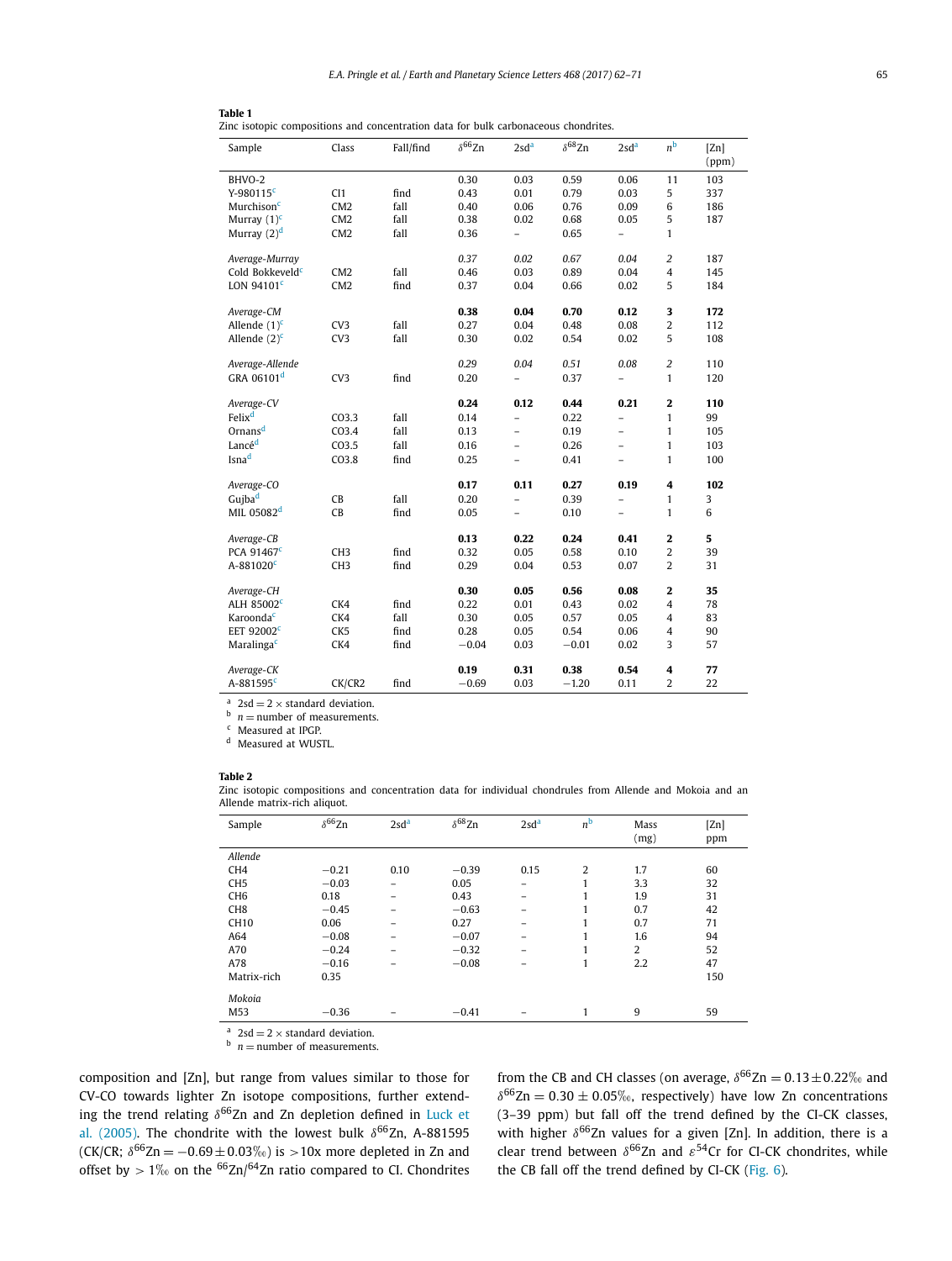| Sample           | Component  | $\delta^{66}$ Zn | $\delta^{68}$ Zn | Mass fraction | [Zn] | $\Delta^{66} \text{Zn}_{\text{sulfide-silicate}}$ <sup>a</sup> |
|------------------|------------|------------------|------------------|---------------|------|----------------------------------------------------------------|
|                  |            |                  |                  |               | ppm  |                                                                |
| Clovis $(H3.6)$  | Magnetic   | $-1.64$          | $-2.92$          | 0.12          | 28   |                                                                |
|                  | Silicate   | $-2.57$          | $-4.98$          | 0.43          | 68   |                                                                |
|                  | Sulfide    | $-1.93$          | $-3.73$          | 0.44          | 62   |                                                                |
|                  | Whole rock | $-2.42$          | $-4.65$          |               |      | 0.64                                                           |
| GRA 95208 (H3.7) | Magnetic   |                  |                  | 0.14          | 41   |                                                                |
|                  | Silicate   | $-0.42$          | $-0.79$          | 0.46          | 58   |                                                                |
|                  | Sulfide    | 0.37             | 0.75             | 0.40          | 44   |                                                                |
|                  | Whole rock | $-0.04$          | 0.07             |               |      | 0.79                                                           |
| ALH 90411 (L3.7) | Magnetic   | $-1.07$          | $-1.94$          | 0.08          | 20   |                                                                |
|                  | Silicate   | $-0.91$          | $-1.74$          | 0.47          | 72   |                                                                |
|                  | Sulfide    | $-0.41$          | $-0.75$          | 0.45          | 33   |                                                                |
|                  | Whole rock | $-0.75$          | $-1.41$          |               |      | 0.50                                                           |

<sup>a</sup>  $\Delta^{66}Zn_{\text{sulfide-silicate}} = \delta^{66}Zn(\text{sulfide}) - \delta^{66}Zn(\text{silicate}).$ 

Zinc isotope compositions of equilibrated ordinary chondrite leachates.



**Table 3**

**Fig. 2.** Zinc isotope data for bulk CC from this study as well as literature data for CI, CM, CV, and CO (Luck et al., 2005; Barrat et al., 2012). The δ<sup>66</sup>Zn values from this study are in good agreement with literature data. Error bars are 2sd.

The δ<sup>66</sup>Zn values for individual chondrules are highly variable and range from  $+0.18\%$  to  $-0.45\%$  (Table 2 and Fig. 4), with a mean  $\delta^{66}$ Zn of  $-0.12 \pm 0.39\%$  (2sd). In addition the Zn content of the chondrules is also variable as previously observed by Rubin and [Wasson \(1987\)](#page-10-0) and Palme et al. (2014b). All Allende chondrules are enriched in light Zn isotopes relative to the composition of the bulk (Allende bulk  $\delta^{66}Zn = 0.29 \pm 0.04\%$ ). For the individual chondrules the full procedural blank can represent a maximum of 3% of the total beam intensity during MC-ICP-MS analysis. If a terrestrial isotopic composition of  $\delta^{66}Zn = 0.28$  (Chen et al., 2013; note that it is not possible to analyze the isotopic composition of the blank due to the extremely low total content of Zn) is assumed for the blank, then this could shift the measured isotopic composition of a chondrule towards heavier *δ*66Zn values by a maximum of only 0.03‰. The matrix-rich aliquot of Allende has a slightly heavier Zn isotope composition ( $\delta^{66}$ Zn = 0.35‰) relative to the bulk. The Zn concentration is about three times higher in Allende matrix (∼150 ppm) compared to Allende chondrules (∼50 ppm). The Zn isotope composition of the single Mokoia chondrule ( $\delta^{66}Zn = -0.36\%$ ) falls within the range of the Allende chondrules.



**Fig. 3.**  $\delta^{66}$ Zn versus Zn depletion (represented by  $1/[Zn]$  in ppm) for bulk chondrites. Most CC classes define a trend of light Zn isotope enrichment with increasing degree of Zn depletion, as indicated by the grey best-fit line. The exceptions are the CH and CB chondrites, which plot above and to the right of this trend; their Zn isotope compositions may have been modified by evaporation during parent-body formation.

The *δ*66Zn values for the bulk UOC span a wide range, from −2.42‰ to −0.04‰ (Table 3 and Fig. 5). Although the bulk UOC have varying Zn isotope compositions, the leachates display consistently systematic behavior. Notably, the sulfide and the silicate phases make a similar contribution to the Zn budget of the whole rock: each contain between 40–50% of the bulk Zn. The sulfide phase is consistently enriched in the heavy isotopes of Zn compared to the bulk, while the silicate phase is enriched in the lighter isotopes of Zn. This confirms the results found by Luck et al. (2005) for the UOC Krymka (LL3.1). The difference between  $δ^{66}Zn$  in the sulfides and in the silicates (denoted  $\Delta^{66}Zn_{\text{sulfide-silicate}}$ ) ranges from  $0.5\%$  to  $0.79\%$ .

#### **4. Discussion**

#### *4.1. Zinc isotope variations in bulk carbonaceous chondrites*

Evaporative loss would create elemental abundance variations as a function of elemental volatility and would be expected to produce isotopic fractionation if evaporation occurred in an open system. However, as previously noticed by Luck et al. (2005) and confirmed by our new data there is a strong negative correlation between  $\delta^{66}$ Zn and 1/[Zn]. Carbonaceous chondrites are progressively enriched in the light isotopes of Zn in the order CI-CM-(CV,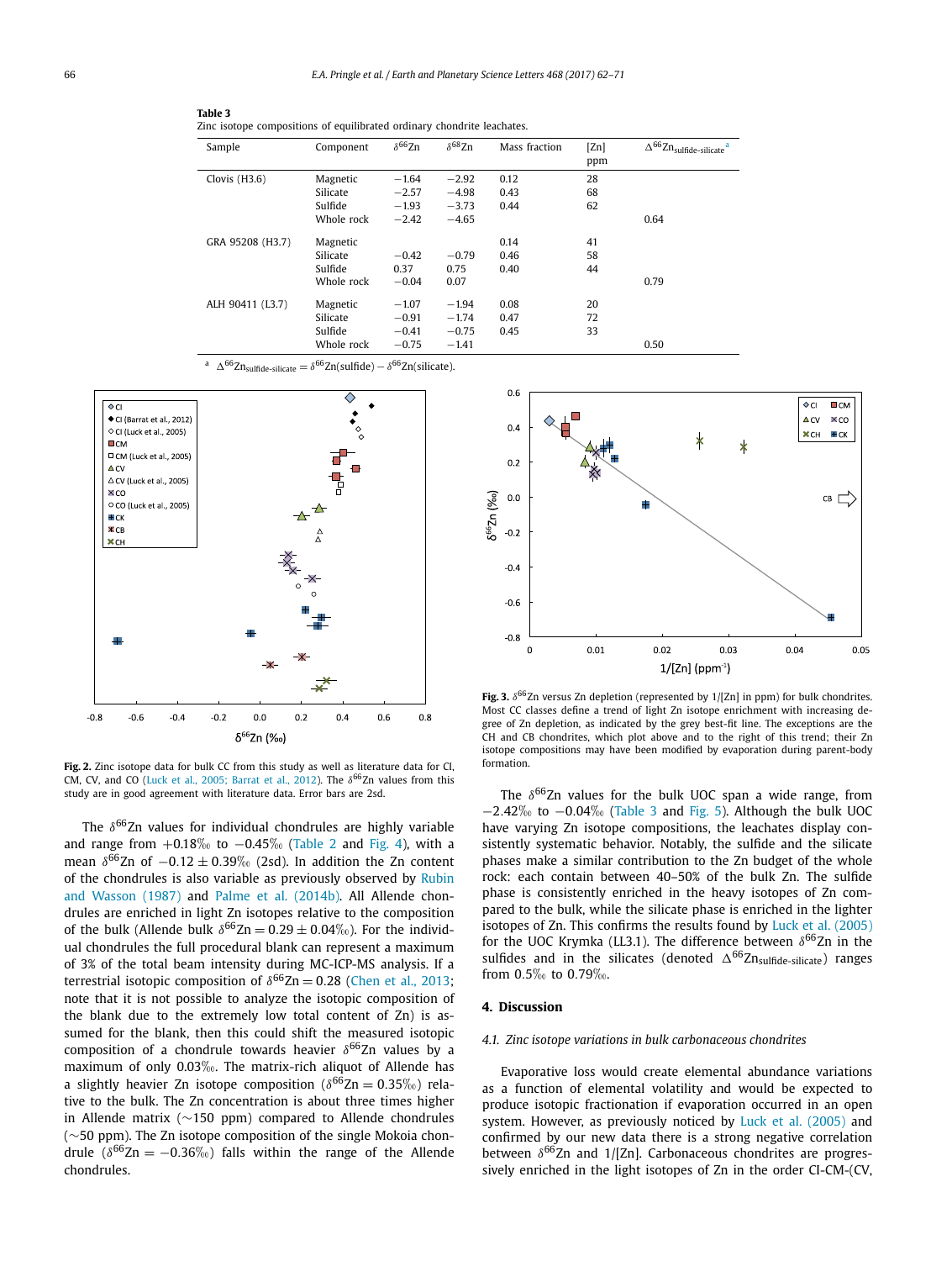

**Fig. 4.**  $\delta^{66}$ Zn versus Zn depletion (represented by  $1/[Zn]$  in ppm) for CV chondrite components, including individual chondrules from Allende and Mokoia and a matrix-rich aliquot of Allende. All analyzed Allende chondrules have *δ*66Zn values lower than that of bulk Allende, while Allende matrix has a slightly higher δ<sup>66</sup>Zn value. Chondrules show a trend of light Zn isotope enrichment coupled with increasing Zn loss, opposite to the effect expected during evaporation of Zn.



**Fig. 5.** Zinc isotope data for bulk UOC and UOC leachates. Zinc-bearing phases of the UOC Clovis (H3.6), GRA 95208 (H3.7), and ALH 90411 (L3.7) were separated using a sequential acid dissolution. Plotted are the  $\delta^{66}$ Zn values of the bulk rock, silicate, sulfide, and metal phases. In all cases the sulfides are enriched in the enriched in the heavy isotopes of Zn compared to the silicates (by ∼0.65‰ for  $\delta^{66}$ Zn, also see Table 3)

CO)-CK; this is in fact opposite to the effect expected due to Zn isotope fractionation during evaporation. Therefore, as suggested by Luck et al. (2005), Zn isotope fractionation during free evaporation on CC parent bodies or their precursors does not explain the Zn isotope variability in CC.

Aqueous alteration on the chondrite parent bodies could modified the Zn isotope composition of CC, as observed in laboratory experiments (see Moynier et al., 2017 and references therein) Aqueous alteration was prevalent for CC and likely occurred under a variety of conditions, including variable pressures, temperatures, water/rock ratios, and oxygen fugacities (Brearley, 2003). The high solubility of Zn could result in open-system loss of Zn if the waterrock interaction on the surface of the chondrite parent body was coupled with subsequent fluid loss. This is unlikely, as Zn abundances are in fact highest in CC that are the richest in  $-OH/H<sub>2</sub>O$ (i.e. CI, CM). Since aqueous alteration was a parent-body specific process that occurred under a range of conditions, genetically unrelated samples should not show systematic relationships of  $\delta^{66}$ Zn. The linear correlation of Zn concentration and isotopic composition



**Fig. 6.** *δ*66Zn versus *ε*54Cr (in parts per ten thousand) for bulk carbonaceous chondrites. Shown are group averages for carbonaceous chondrites with bulk analyses for CI, CM, CV, CO, and CK. Since CB  $\delta^{66}$ Zn and  $\varepsilon^{54}$ Cr bulk rock analyses are limited and no CB has been analyzed for both *δ*66Zn and *ε*54Cr, the *δ*66Zn data from this work are plotted against *ε*54Cr data for the CB Bencubbin (Trinquier et al., 2007). There is a clear relationship between  $\delta^{66}$ Zn and  $\varepsilon^{54}$ Cr for CI-CK chondrites. The CB fall below the trend defined by CI-CK (*ε*54Cr data from Trinquier et al., 2007; Qin et al., 2010.  $\delta^{66}$ Zn data from Luck et al., 2005; [Barrat](#page-9-0) et al., 2012; this work).

observed through the range of most CC classes would not be expected if aqueous alteration was responsible for generating the Zn isotope variations in bulk CC.

Finally, the variable degrees of volatile element depletion among the different CC classes may reflect the mixing of chemically and isotopically distinct reservoirs during CC accretion (Clayton and Mayeda, 1999; Luck et al., 2003, 2005). Evidence for this may be observed in the relationships between  $δ^{66}Zn$ and measures of stable isotope anomalies, such as *ε*54Cr (see Fig. 6). Varying mixtures of volatile-rich material relatively enriched in heavy Zn isotopes and volatile-poor material relatively enriched in light Zn isotopes could explain the volatile contents and Zn isotope compositions of the chondrite classes on the CI-CK trend. Chondrules have been proposed as a carrier of the volatile depletion in CC and a possible explanation for Zn isotope variations observed previously in CC (Luck et al., 2005). In this case, a CI-like matrix material combined with varying amounts of chondrules (with a Zn-depleted, isotopically light Zn signature) could be responsible for the CI-CK variations. However, such a model is not compatible with what is currently known from chondrule-matrix complementarity which argue that the matrix of each chondrites group has a different composition which is complementary to the chondrule composition (Hezel et al., 2010; [Palme](#page-9-0) et al., 2015).

#### *4.2. The unique impact-plume formation of CH and CB chondrites*

Two CC classes in the current dataset do not lie on the trend defined by CI-CK; specifically, the CH and CB chondrites have higher  $δ^{66}Zn$  values than expected based on their low Zn concentrations (on average, 35 ppm and 5 ppm, respectively). This is an indicator that CB and CH chondrites experienced a different formation history compared to the other CC. CB chondrites have high metal content, are highly depleted in volatile elements, and the metal compositions suggest direct condensation from a gas (Weisberg et al., 2001). The CB chondrites have chemical and isotopic characteristics that are similar to CH, and both seem to be related to CR (Weisberg et al., 2001). Chondrules in CB are highly depleted in moderately volatile elements. It is believed that they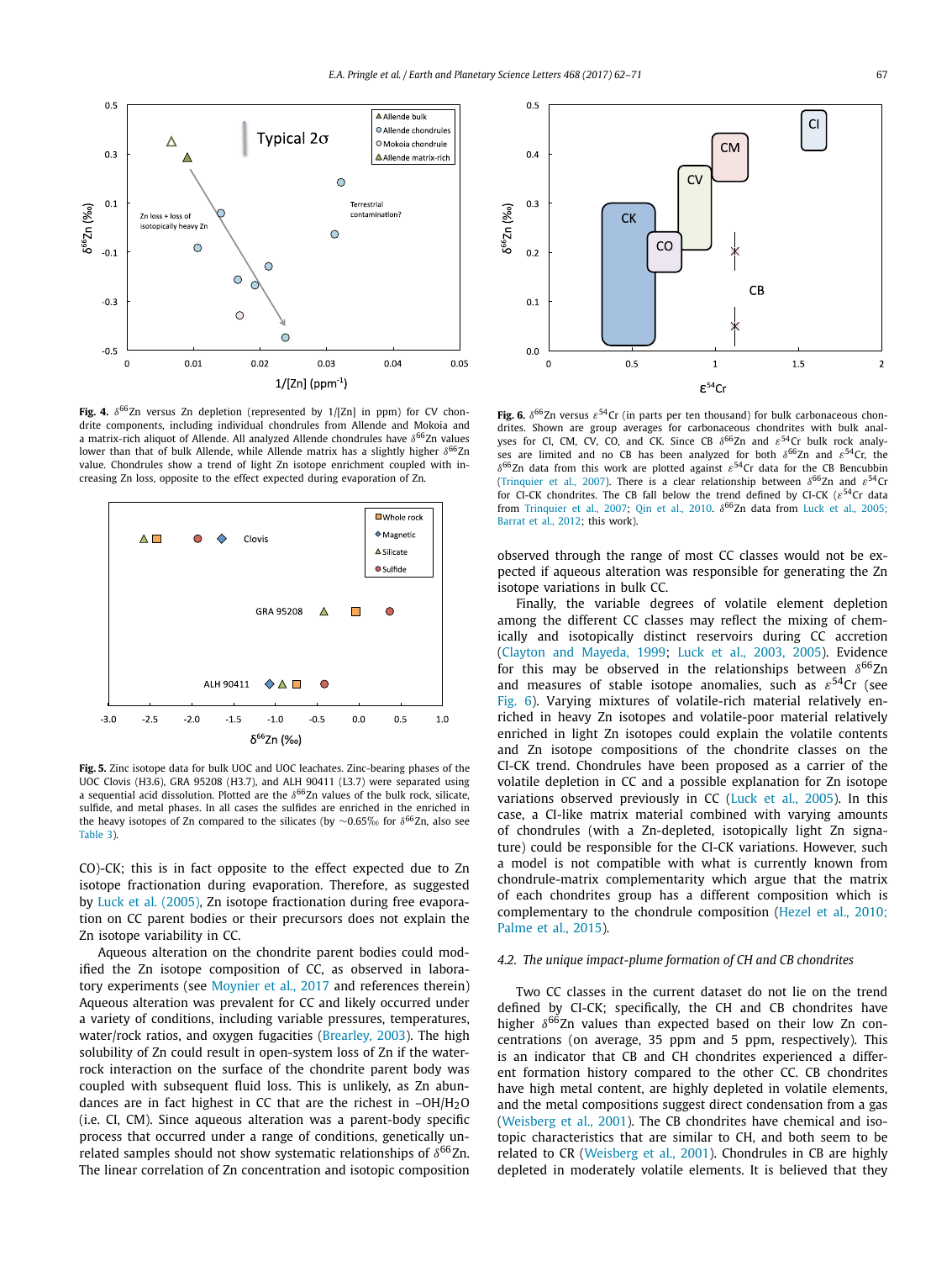condensed from a gas–melt plume produced during a high-energy impact event in the early Solar System (Krot et al., 2005). Additionally, Pb–Pb dating of individual chondrules from the CB Gujba indicates that the chondrules have uniform ages and formed during a single event – in contrast to the range of individual chondrule ages (spanning ∼2 Myr) determined for chondrites from other CC classes (Bollard et al., 2015).

The unique impact-plume formation process proposed for CH and CB chondrites may explain their enrichment in heavy Zn isotopes relative to the CI-CK trend (i.e. they have higher  $δ^{66}Zn$  values for a given [Zn] and thus fall above the trend line defined by CI-CK in Fig. 3). In this model, the Zn reservoir of the CB and CH precursors may have initially been on the CI-CK trend, but subsequently Zn isotope compositions were modified by isotope fractionation associated with Zn loss by evaporation. Loss of isotopically light Zn to the vapor phase, which was not fully incorporated during the condensation of CB and CH parent body-forming materials, led to heavy Zn isotope enrichment coupled with Zn depletion on the CB and CH parent bodies. Therefore, the new Zn isotope data for CB and CH further support the origin of the CH and CB parent body as a consequence of collisional accretion.

#### *4.3. Mechanisms capable of generating Zn isotope fractionation in chondrules*

Based on the igneous texture of chondrules, their formation occurred during a high-temperature process under conditions of rapid heating and cooling to retain volatile elements and to preserve relict grains from previous chondrule generations (e.g. Jones, [2012\)](#page-9-0). High-temperature heating at low pressure in the solar nebula should be recorded in the evaporative loss of volatile elements from chondrules. However, the absence of volatile loss of Na or large isotope fractionations indicates chondrule formation at a solid/gas ratio several orders of magnitude higher than solar (e.g. Alexander et al., 2000; 2008; Hezel et al., 2010).

It has been shown that CC matrix has a different composition across the different classes, with varying degrees of volatile element depletion relative to CI (Rubin and Wasson, 1987; [Bland](#page-10-0) et al., 2005). Furthermore, the degree of depletion is not strictly related to elemental volatility (i.e. elements with similar volatilities may show very different depletions relative to CI; Bland et al., 2005). Particularly, moderately volatile lithophile elements show relatively small depletions, whereas moderately volatile chalcophile and siderophile elements are generally depleted to a greater degree relative to CI (Bland et al., 2005).

In all cases, Allende chondrules are depleted in Zn and their Zn isotope compositions are light relative to bulk Allende (see Fig. 4). The Mokoia chondrule has a Zn isotope composition and concentration within the range of the Allende chondrules, showing that the light Zn isotope signature in chondrules is not limited to Allende but may be widespread. There are two general cases that could result in light Zn isotope enrichments in chondrules: either this is an effect of parent body alteration or it is a signature of the chondrule formation process, namely condensation, evaporation, or some other process.

Chemical exchange between chondrule and matrix during alteration on the parent body could lead to Zn isotope fractionation if Zn was sufficiently (and directionally) redistributed among chondrite components. Since this study analyzed bulk chondrules only, Zn isotope redistribution between phases within an individual chondrule would not cause any observable effect. Aqueous alteration in CV chondrites is variable, with Mokoia exhibiting indicators of a higher degree of aqueous alteration compared to Allende (Brearley, 2003). While we have data for only one chondrule from Mokoia, it has a similar Zn abundance and isotopic compositions than most Allende chondrules; this is unlikely to be the case

if alteration was the cause of the light Zn isotope enrichment in most chondrules considering the differing aqueous alteration history of Allende and Mokoia. It should be noted that in contrast to the oxidized CV3 analyzed here, reduced-type CV3 show minimal evidence for aqueous alteration (Brearley, 2003); future study of the Zn isotope composition of chondrules from reduced CV3 will be important to confirm these results. Finally, the low permeability observed in Allende would not allow for fluid movement over large scales; this would restrict aqueous alteration to local domains only (Hezel et al., 2013). For these reasons, it appears that aqueous alteration is unlikely to be the cause of the light Zn isotope enrichment in chondrules; instead this isotopically light signature is derived from the chondrule forming process. However, it is still possible that aqueous alteration may affect the most Zn-poor chondrules and be the origin of the deviation from the general trend of the two chondrules that fall out of it (Fig. 4). These two chondrules have the lowest concentrations of Zn (∼30 ppm, see Table 2, Fig. 4); Therefore they would be the most susceptible to aqueous alteration that would pull the composition up toward the bulk value.

Condensation can result in isotopically light solids under specific conditions (Richter, 2004). This raises the question of whether the Zn isotope composition of chondrules merely records the Zn isotope composition inherited during the condensation of the chondrule precursors. One possibility is that chondrule-forming material condensed from a gas enriched in light Zn isotopes compared to CI, which resulted from the partial evaporation of Znbearing solids. This early partial evaporation would require that the light Zn isotope-enriched gas was separated from the remaining solids and that such a separation (e.g. by an inefficient dynamic coupling of the gas and solids) happened before isotope equilibration could occur. Evidence for a nebular gas enriched in light Zn isotopes compared to CI may exist in CAI rims. Although CAIs are not a major carrier of Zn, Allende CAIs exhibit Zn elemental enrichments at the surface (Chou et al., 1976). Limited data indicate that Allende CAIs may record very light Zn isotope compositions  $(\delta^{66}Zn = -2.65\%)$  relative to bulk Allende, suggesting that CAIs interacted with a gas enriched in light Zn isotopes (Luck et al., [2005\)](#page-9-0); a CAI from Murchison shows similar light isotope enrichment ( $\delta^{66}$ Zn =  $-1.28\%$ ; Moynier et al., 2007). However, an isotopically light nebular gas also implies a complementary volatiledepleted reservoir enriched in the heavy Zn isotopes, but such a reservoir has not been identified. Furthermore, the timing, duration, and prevalence constraints surrounding chondrule formation (e.g. Jones, 2012) suggests that Zn isotope fractionation as a result of chondrule condensation is unlikely to be a significant process, and that another mechanism is required to explain the light Zn isotope enrichments in chondrules.

If chondrules experienced open system evaporation (under Rayleigh conditions) then the residue should be enriched in heavy isotopes for volatile elements. The absence of heavy isotope enrichment for moderately volatile elements (e.g. K, Humayun and [Clayton,](#page-9-0) 1995; Zn, this study) in chondrules leads to one of following conclusions regarding chondrule evaporation:

(1) The isotope signature of chondrule evaporation was erased by subsequent parent body processes, e.g. aqueous alteration. As previously discussed, this is unlikely for the chondrules in the present study.

(2) Open-system chondrule evaporation occurred, but the isotope signature was erased during subsequent gas–melt interaction (Friend et al., 2016) before the chondrules were accreted to a parent body. Back-reaction of chondrules and nebular gas has been previously suggested to explain the lack of K isotope fractionation (Alexander et al., 2000) and the constant Na contents in chondrules (Alexander et al., 2008). Chondrule formation could have involved evaporative volatile loss without isotope fractionation under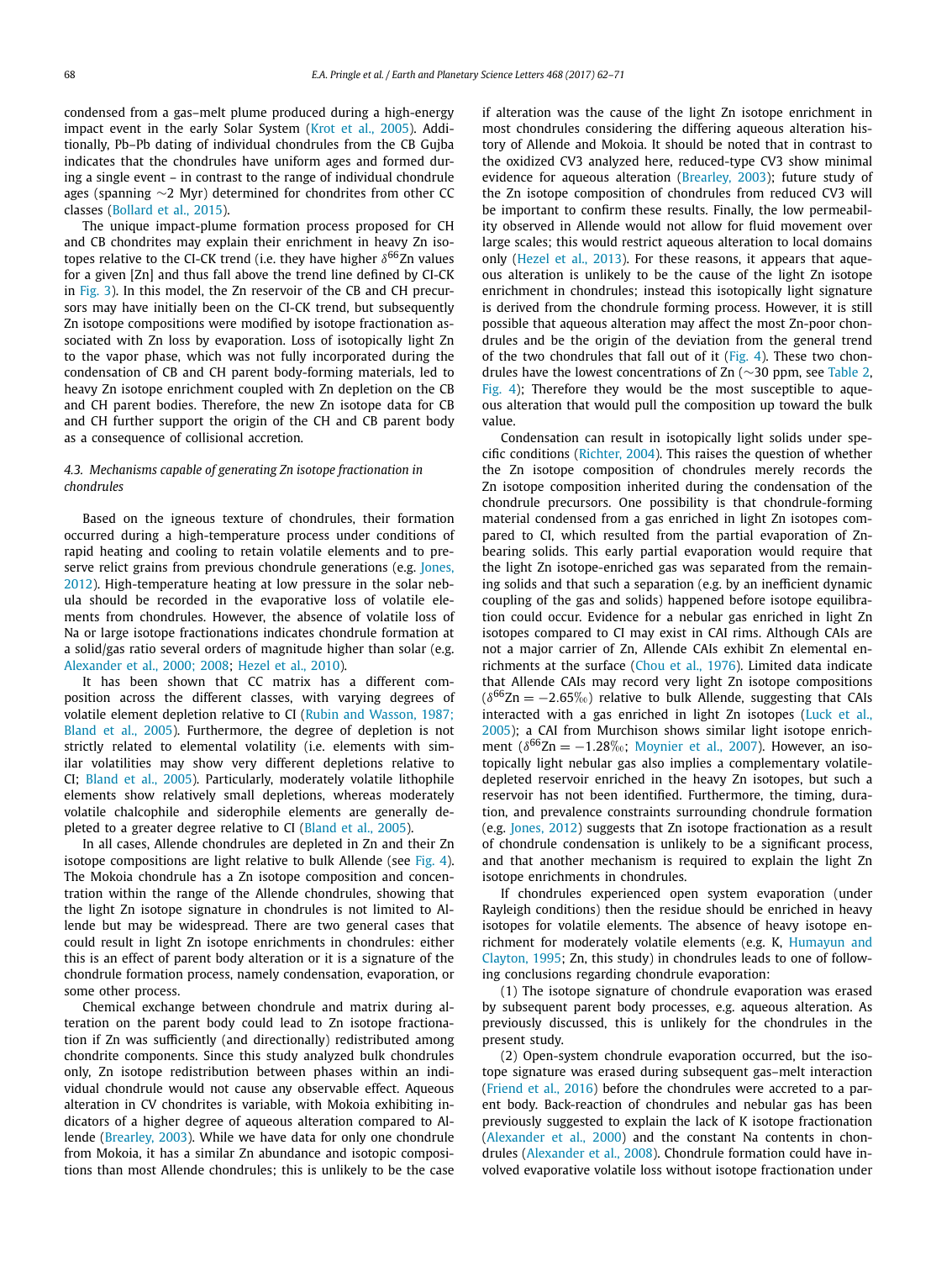specific conditions, if such a reaction between evaporated gases and the residue suppressed isotope fractionation. This is consistent with the absence of heavy Zn isotope enrichments in chondrules but does not explain their light Zn isotope enrichments.

(3) The loss of volatiles from chondrules by evaporation was insignificant and chondrule isotopic compositions record an alternate process. The loss of volatile elements from chondrules during evaporation could be minimized by rapid heating and cooling of and/or by high dust/gas ratios in the chondrule-forming environment (as proposed to explain Na abundances in chondrules; Alexander et al., 2008). There is some evidence that the elemental abundance of Zn in Allende chondrules is not strictly due to its lithophile or its chalcophile behavior; chondrule Zn could be hosted in silicates or in opaque phases. In Allende bulk chondrules, Zn abundances do not correlate with other elements, in contrast to intercorrelations among other elements such as the alkali elements (Grossman and Wasson, 1985; Rubin and Wasson, 1987). The absence of such correlations for Zn suggests that Zn is indeed hosted in both silicate and sulfide minerals (Grossman and Wasson, 1985). In addition, Zn is over-depleted relative to both the moderately volatile lithophiles and the moderately volatile chalcophiles (Rubin and [Wasson,](#page-10-0) 1987). This suggests that Zn abundance in chondrules may be due to two separate contributions: a partial volatile loss via evaporation from chondrule silicates in which isotope fractionation was suppressed by gas–melt reaction and an additional Zn depletion related to the chalcophile behavior of Zn.

For these reasons, the Zn isotope data indicate that chondrules may have experienced evaporation under open system conditions as long as the isotope signature of evaporation was erased by backreaction with the evaporated gas, or that evaporation may have occurred under non-Rayleigh conditions. However, neither process explains the light Zn isotope enrichment in chondrules, so an alternative explanation is required.

#### *4.4. The origin of the isotopically light Zn in chondrules via sulfide removal*

Looking at sulfides from UOC might help to understand how opaque phases produced isotopically light CC chondrules. Sulfides from UOC are strongly enriched in the heavy isotopes of Zn compared to both silicates and the bulk chondrite (by  $\sim$ 0.65‰ for  $\delta^{66}$ Zn, see Table 3 and Fig. 5; Luck et al., 2005 and this study). The segregation of an isotopically heavy sulfide phase from either chondrules or their precursors would therefore have two effects: it would deplete the chondrules in Zn and remove a reservoir of isotopically heavy Zn, which would leave the chondrules enriched in light Zn isotopes relative to the bulk chondrite. Such an effect would create the general negative correlation observed between  $\delta^{66}$ Zn and 1/[Zn] (Fig. 4). A silicate-metal/sulfide phase separation has similarly been used to explain complementary W and Mo nucleosynthetic anomalies between Allende chondrules and matrix (Becker et al., 2015; Budde et al., 2016a, 2016b), and opaque phases are most probably also responsible for the variable Fe isotope compositions of Allende, Mokoia, and other CV chondrite chondrules (Hezel et al., 2010). The two chondrules that fall out of this correlation are the chondrules with the lowest concentrations of Zn (∼30 ppm, see Table 2, Fig. 4); they would be the most susceptible to aqueous alteration that could partially overprint their inherent Zn isotope composition and concentration (see discussion of the aqueous alteration above).

The segregation of sulfides from chondrules or their precursors could occur through several different mechanisms, including immiscible liquid separation coupled with chondrule fission or quantitative evaporation of sulfides from chondrules (or their precursors). The ejection of metal and sulfide from the interior of chondrules has been modeled by Uesugi et al. (2008) and by Wasson and Rubin (2010) to explain the siderophile element depletions in chondrules. These models involve the separation of metal/sulfide and silicate as immiscible liquids during the (brief) time that the chondrules were molten (Grossman and Wasson, [1985\)](#page-9-0). Centrifugal forces within a rotating chondrule would further contribute to drive the denser metal/sulfide phase towards the surface of the melted chondrule. Finally, the metal/sulfide phase may be ejected from the chondrule due to the fact that silicate melt has a lower surface energy than Fe and FeS melt (Uesugi et al., 2008; [Wasson](#page-10-0) and Rubin, 2010). In terms of Zn, the ejection of sulfide via chondrule fission could explain the Zn depletion and light Zn isotope enrichment observed in chondrules if there is an isotopic fractionation between Zn dissolved in the silicate melt and the Zn-bearing sulfides, as observed in UOC. However, there are a number of issues with the model. Only a small fraction of chondrules show textural evidence for loss of immiscible liquids by fission (Grossman and Wasson, 1985). Palme et al. (2014b) demonstrated that chondritic Ni/Co ratios of bulk Allende chondrules argue against significant loss of opaques. Additionally, the fate of the ejected metal/sulfide is unclear; a limit on the ubiquity of chondrule fission may be placed by the lack of corresponding metal or sulfide spheroidal droplets in the matrix.

Separation of sulfide and silicate may also have occurred during quantitative evaporation of sulfide from chondrules or their precursors. One advantage of this mechanism is that sulfide evaporation could occur below the silicate liquidus, so it would not necessarily need to occur during the short time that chondrules were molten. Evaporation of sulfides would need to be significant or occur in a high dust/gas environment (i.e. under a high partial pressure of Zn) to avoid kinetic Zn isotope fractionation during evaporation. If sulfide loss occurred during chondrule formation, then evaporation of Zn may have provided sufficient vapor pressure of Zn to limit kinetic isotope fractionation during any subsequent evaporative loss of Zn from chondrules (e.g. from chondrule silicates during flash heating), if it did occur. Finally, if the gas resulting from sulfide evaporation was heterogeneously lost from the CC-forming reservoir prior to the final assemblage of CC components, this scenario could also explain the Zn isotope systematics observed in bulk CC. Loss of the gas phase produced by sulfide evaporation would deplete the CC reservoir in Zn and heavy Zn isotopes, driving the entire reservoir to lighter Zn isotope composition and lower Zn concentrations. This would produce the CI-CK trend while allowing all components to originate from a single reservoir.

#### **5. Conclusions**

There is an inverse correlation between  $\delta^{66}$ Zn and 1/[Zn] between bulk CC for the CI, CM, CO, CO, and CK classes, which cannot be explained by volatile loss during evaporation on the CC parent body. CB and CH fall off the trend defined by CI-CK, consistent with evaporative loss of Zn in line with the impact-plume formation hypothesis.

Individual chondrules from the CV chondrites Allende and Mokoia exhibit Zn depletions but enrichments in light Zn isotopes. The most likely explanation for the light Zn isotope enrichment in chondrules is the segregation of an isotopically light sulfide phase during chondrule formation. This most probably occurred during quantitative evaporation of sulfides from chondrules or their precursors, or sulfides were preferentially incorporated into matrix rather than into chondrule precursors. Loss of the gas phase that was produced during sulfide evaporation from chondrules from the CC-forming reservoir would create depletions in Zn and enrichments in light Zn isotopes. If this gas was heterogeneously lost from the CC-forming reservoir prior to the final assemblage of CC components, this scenario could also explain the Zn isotope systematics observed in bulk CC.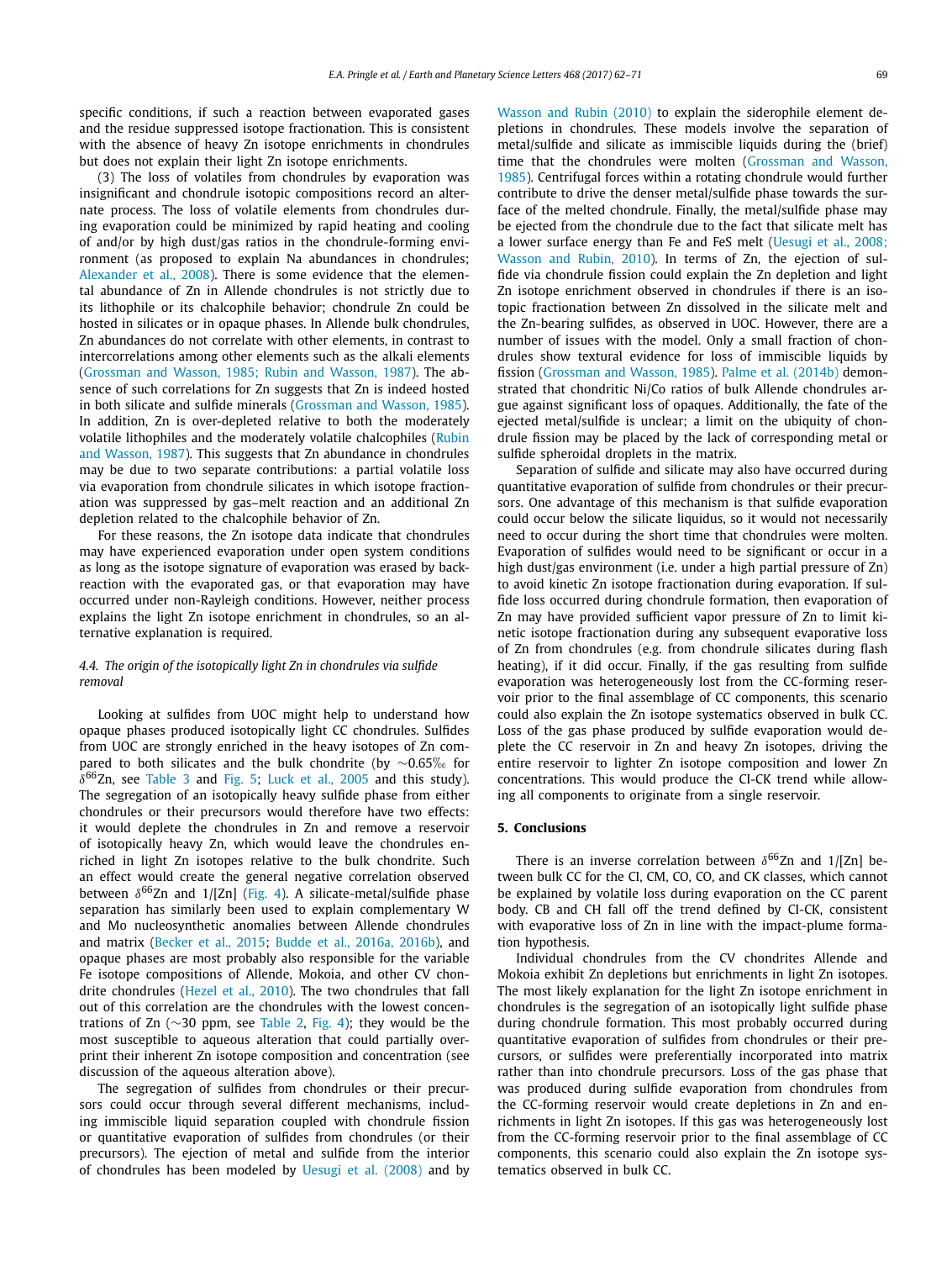#### <span id="page-9-0"></span>**Acknowledgements**

We thank the Editor, Derek Vance, as well as 3 anonymous reviewers for their constructive comments that greatly improved the quality of the manuscript. Julien Moureau, Pascale Louvat, and Jessica Dallas for maintaining the MC-ICP-MS at IPGP. FM acknowledges funding from the European Research Council under the H2020 framework program/ERC grant agreement #637503 (Pristine) the ANR through the Cradle project, the UnivEarthS Labex program at Sorbonne Paris Cité (ANR-10-LABX-0023 and ANR-11-IDEX-0005-02). Parts of this work were supported by IPGP multidisciplinary program PARI, and by Region Île-de-France SESAME Grant no. 12015908. We also are indebted to Joseph Boesenberg and Denton Ebel (American Museum of National History, New York), Timothy McCoy (US National Museum of Natural History, Smithsonian Institution, Washington DC), Caroline Smith (The Natural History Museum, London), Alex Bevan (Western Australian Museum, Perth), Jim Karner and Carl Agee (University of New Mexico, Albuquerque), Ludovic Ferriere (Naturhistorisches Museum, Vienna), Philip Heck (The Field Museum, Chicago), Meenakshi Wadhwa (Arizona State University, Tempe), Cecilia Satterwhite (NASA Johnson Space Center, Houston) and the Comité de Gestion (Museum Nationale d'Histoire Naturelle, Paris) for their generous donations of meteorite samples for this work and their confidence in our analytical and scientific capabilities.

#### **References**

- Alexander, C.M.O., 2005. Re-examining the role of chondrules in producing the elemental fractionations in chondrites. Meteorit. Planet. Sci. 40, 943–965. [http://doi.org/10.1111/j.1945-5100.2005.tb00166.](http://doi.org/10.1111/j.1945-5100.2005.tb00166)
- Alexander, C.M.O., Grossman, J.N., Wang, J., Zanda, B., Bourot-Denise, M., Hewins, R.H., 2000. The lack of potassium-isotopic fractionation in Bishunpur chondrules. Meteorit. Planet. Sci. 35, 859–868. [http://doi.org/10.1111/j.1945-](http://doi.org/10.1111/j.1945-5100.2000.tb01469) [5100.2000.tb01469](http://doi.org/10.1111/j.1945-5100.2000.tb01469).
- Alexander, C., Grossman, J.N., Ebel, D.S., 2008. The formation conditions of chondrules and chondrites. Science 320, 1617–1619. [http://doi.org/10.1126/](http://doi.org/10.1126/science.1157846) [science.1157846.](http://doi.org/10.1126/science.1157846)
- Asphaug, E., Jutzi, M., [Movshovitz,](http://refhub.elsevier.com/S0012-821X(17)30181-4/bib4173706574616C32303131s1) N., 2011. Hcondrule formation during planetesimal [accretion.](http://refhub.elsevier.com/S0012-821X(17)30181-4/bib4173706574616C32303131s1) Earth Planet. Sci. Lett. 308, 369–379.
- Barrat, J.A., Zanda, B., Moynier, F., Bollinger, C., Liorzou, C., Bayon, G., 2012. Geochemistry of CI chondrites: major and trace elements, and Cu and Zn isotopes. Geochim. Cosmochim. Acta 83, 79–92. <http://doi.org/10.1016/j.gca.2011.12.011>.
- Becker, M., Hezel, D.C., Schulz, T., Elfers, B.-M., Münker, C., 2015. The age of CV chondrites from component specific Hf–W systematics. Earth Planet. Sci. Lett. 432, 472–482. <http://doi.org/10.1016/j.epsl.2015.09.049>.
- Bland, P.A., Alard, O., Benedix, G.K., 2005. Volatile fractionation in the early solar system and chondrule/matrix complementarity. Proc. Natl. Acad. Sci. USA 102, 13755–13760. [http://doi.org/10.1073/pnas.0501885102.](http://doi.org/10.1073/pnas.0501885102)
- Bollard, J., Connelly, J.N., Bizzarro, M., 2015. Pb–Pb dating of individual chondrules from the CBa chondrite Gujba: assessment of the impact plume formation model. Meteorit. Planet. Sci. 50, 1197–1216. [http://doi.org/10.1111/maps.12461.](http://doi.org/10.1111/maps.12461)
- Brearley, A.J., 2003. Nebular versus [parent-body](http://refhub.elsevier.com/S0012-821X(17)30181-4/bib42726532303033s1) processing. In: Treatise on Geochemistry, vol. 1, [pp. 247–268.](http://refhub.elsevier.com/S0012-821X(17)30181-4/bib42726532303033s1)
- Budde, G., Burkhardt, C., Brennecka, G.A., Fischer-Gödde, M., Kruijer, T., Kleine, T., 2016a. Molybdenum isotopic evidence for the origin of chondrules and a distinct genetic heritage of carbonaceous and non-carbonaceous meteorites. Earth Planet. Sci. Lett. 454, 293–303. <http://doi.org/10.1016/j.epsl.2016.09.020>.
- Budde, G., Kleine, T., Kruijer, T., Burkhardt, C., Metzler, K., 2016b. Tungsten isotopic constraints on the age and origin of chondrules. Proc. Natl. Acad. Sci. USA 113 (11), 2886–2891. <http://doi.org/10.1073/pnas.1524980113>.
- Chen, H., Savage, P.S., Teng, F.-Z., Helz, R.T., Moynier, F., 2013. Zinc isotope fractionation during magmatic differentiation and the isotopic composition of the bulk Earth. Earth Planet. Sci. Lett. 369–370, 34–42. [http://doi.org/10.1016/](http://doi.org/10.1016/j.epsl.2013.02.037) [j.epsl.2013.02.037.](http://doi.org/10.1016/j.epsl.2013.02.037)
- Chou, C.-L., Baedecker, P.A., Wasson, J.T., 1976. Allende inclusions: volatileelement distribution and evidence for incomplete volatilization of presolar solids. Geochim. Cosmochim. Acta 40, 85–94. [http://doi.org/10.1016/0016-](http://doi.org/10.1016/0016-7037(76)90196-4) [7037\(76\)90196-4](http://doi.org/10.1016/0016-7037(76)90196-4).
- Ciesla, F.J., Hood, L.L., 2002. The nebular shock wave model for chondrule formation: shock processing in a particle–gas suspension. Icarus 158, 281–293. [http://doi.](http://doi.org/10.1006/icar.2002.6895) [org/10.1006/icar.2002.6895.](http://doi.org/10.1006/icar.2002.6895)
- Clayton, R.N., Mayeda, T.K., 1999. Oxygen isotope studies of carbonaceous chondrites. Geochim. Cosmochim. Acta 63, 2089–2104. [http://doi.org/10.1016/](http://doi.org/10.1016/S0016-7037(99)00090-3) [S0016-7037\(99\)00090-3.](http://doi.org/10.1016/S0016-7037(99)00090-3)
- Connolly, H.C.J., Love, S.G., 1998. The formation of chondrules: petrologic tests of the shock wave model. Science 280, 62–67. [http://doi.org/10.1126/science.](http://doi.org/10.1126/science.280.5360.62) [280.5360.62.](http://doi.org/10.1126/science.280.5360.62)
- Connolly Jr., H.C., Desch, S.J., 2004. On the origin of the "kleine Kügelchen" called Chondrules. Chem. Erde 64, 95–125. [http://doi.org/10.1016/j.chemer.](http://doi.org/10.1016/j.chemer.2003.12.001) [2003.12.001](http://doi.org/10.1016/j.chemer.2003.12.001).
- Desch, S.J., Connolly, H.C.J., 2002. A model of the thermal processing of particles in solar nebula shocks: application to the cooling rates of chondrules. Meteorit. Planet. Sci. 37, 183–207. [http://doi.org/10.1111/j.1945-5100.2002.tb01104.x.](http://doi.org/10.1111/j.1945-5100.2002.tb01104.x)
- Friend, P., Hezel, D.C., Mucerschi, D., 2016. The conditions of chondrule formation, part II: open system. Geochim. Cosmochim. Acta 173, 198–209. [http://doi.](http://doi.org/10.1016/j.gca.2015.10.026) [org/10.1016/j.gca.2015.10.026](http://doi.org/10.1016/j.gca.2015.10.026).
- Grossman, J.N., Wasson, J.T., 1985. The origin and history of the metal and sulfide components of chondrules. Geochim. Cosmochim. Acta 49, 925–939. [http://doi.org/10.1016/0016-7037\(85\)90308-4](http://doi.org/10.1016/0016-7037(85)90308-4).
- Hezel, D.C., Palme, H., 2008. Constraints for chondrule formation from Ca–Al distribution in carbonaceous chondrites. Earth Planet. Sci. Lett. 265, 716–725. [http://doi.org/10.1016/j.epsl.2007.11.003.](http://doi.org/10.1016/j.epsl.2007.11.003)
- Hezel, D.C., Palme, H., 2010. The chemical [relationship](http://refhub.elsevier.com/S0012-821X(17)30181-4/bib48657A50616C32303130s1) between chondrules and matrix and the chondrule matrix [complementarity.](http://refhub.elsevier.com/S0012-821X(17)30181-4/bib48657A50616C32303130s1) Earth Planet. Sci. Lett. 294, [85–93.](http://refhub.elsevier.com/S0012-821X(17)30181-4/bib48657A50616C32303130s1)
- Hezel, D.C., Needham, A.W., Armytage, R., Georg, B., Abel, R., Kurahashi, E., Coles, B.J., Rehkämper, M., Russell, S.S., 2010. A nebula setting as the origin for bulk chondrule Fe isotope variations in CV chondrites. Earth Planet. Sci. Lett. 296, 423–433. <http://doi.org/10.1016/j.epsl.2010.05.029>.
- Hezel, D.C., Elangovan, P., Viehmann, S., Howard, L., Abel, R.L., Armstrong, R., 2013. Visualisation and quantification of CV chondrite petrography using microtomography. Geochim. Cosmochim. Acta 116, 33–40. [http://doi.org/10.1016/](http://doi.org/10.1016/j.gca.2012.03.015) [j.gca.2012.03.015](http://doi.org/10.1016/j.gca.2012.03.015).
- Humayun, M., Clayton, R.N., 1995. Potassium isotope cosmochemistry: genetic implications of volatile element depletion. Geochim. Cosmochim. Acta 59, 2131–2148. [http://doi.org/10.1016/0016-7037\(95\)00132-8](http://doi.org/10.1016/0016-7037(95)00132-8).
- Jones, R.H., 2012. Petrographic constraints on the diversity of chondrule reservoirs in the protoplanetary disk. Meteorit. Planet. Sci. 47, 1176–1190. [http://doi.org/10.](http://doi.org/10.1111/j.1945-5100.2011.01327.x) [1111/j.1945-5100.2011.01327.x](http://doi.org/10.1111/j.1945-5100.2011.01327.x).
- Kato, C., Valdes, M.C., Dhaliwal, J.K., Day, J.M.D., Moynier, F., 2015. Extensive volatile loss during formation and differentiation of the Moon. Nat. Commun. 6, 1–4. <http://doi.org/10.1038/ncomms8617>.
- King, A.J., Schofield, P.F., Howard, K.T., Russell, S.S., 2015. Modal [mineralogy](http://refhub.elsevier.com/S0012-821X(17)30181-4/bib4B696E6574616C32303135s1) of CI and CI-like chondrites by X-ray diffraction. Geochim. [Cosmochim.](http://refhub.elsevier.com/S0012-821X(17)30181-4/bib4B696E6574616C32303135s1) Acta 165, 148–160.
- Krot, A.N., Amelin, Y., Cassen, P., Meibom, A., 2005. Young chondrules in CB chondrites from a giant impact in the early Solar System. Nature 436, 989–992. <http://doi.org/10.1038/nature03830>.
- Krot, A.N., Amelin, Y., Bland, P., Ciesla, F.J., Connelly, J., Davis, A.M., 2009. Origin and chronology of chondritic components: a review. Geochim. Cosmochim. Acta 73, 4963–4997. [http://doi.org/10.1016/j.gca.2008.09.039.](http://doi.org/10.1016/j.gca.2008.09.039)
- Larimer, J.W., Anders, E., 1967. Chemical fractionations in meteorites—II. Abundance patterns and their interpretation. Geochim. Cosmochim. Acta 31, 1239–1270. [http://doi.org/10.1016/S0016-7037\(67\)80014-0.](http://doi.org/10.1016/S0016-7037(67)80014-0)
- Lodders, K., 2003. Solar system abundances and condensation temperatures of the elements. Astrophys. J. 591, 1220–1247. <http://doi.org/10.1086/375492>.
- Luck, J.M., Othman, D.B., Barrat, J.A., Albarède, F., 2003. Coupled 63Cu and 16O excesses in chondrites. Geochim. Cosmochim. Acta 67, 143–151. [http://doi.org/10.](http://doi.org/10.1016/S0016-7037(02)01038-4) [1016/S0016-7037\(02\)01038-4.](http://doi.org/10.1016/S0016-7037(02)01038-4)
- Luck, J.-M., Othman, D.B., Albarède, F., 2005. Zn and Cu isotopic variations in chondrites and iron meteorites: early solar nebula reservoirs and parentbody processes. Geochim. Cosmochim. Acta 69, 5351–5363. [http://doi.org/10.](http://doi.org/10.1016/j.gca.2005.06.018) [1016/j.gca.2005.06.018](http://doi.org/10.1016/j.gca.2005.06.018).
- Moynier, F., Le Borgne, M., 2015. High precision zinc isotopic measurements applied to mouse organs. J. Vis. Exp. 99, 1. [http://doi.org/10.3791/52479.](http://doi.org/10.3791/52479)
- Moynier, F., [Blichert-Toft,](http://refhub.elsevier.com/S0012-821X(17)30181-4/bib4D6F796574616C32303037s1) J., Telouk, P., Luck, J.-M., Albarède, F., 2007. Comparative stable isotope [geochemistry](http://refhub.elsevier.com/S0012-821X(17)30181-4/bib4D6F796574616C32303037s1) of Ni, Cu, Zn, and Fe in chondrites and iron meteorites. Geochim. [Cosmochim.](http://refhub.elsevier.com/S0012-821X(17)30181-4/bib4D6F796574616C32303037s1) Acta 71, 4365–4379.
- Moynier, F., Beck, P., Jourdan, F., Yin, Q.-Z., Reimold, U., Koeberl, C., 2009a. Isotopic fractionation of zinc in tektites. Earth Planet. Sci. Lett. 277, 482–489. <http://doi.org/10.1016/j.epsl.2008.11.020>.
- Moynier, F., Dauphas, N., Podosek, F., 2009b. A search for 70Zn [anomalies](http://refhub.elsevier.com/S0012-821X(17)30181-4/bib4D6F796574616C3230303962s1) in meteorites. [Astrophys.](http://refhub.elsevier.com/S0012-821X(17)30181-4/bib4D6F796574616C3230303962s1) J. Lett. 700, L92–L95.
- Moynier, F., Paniello, R.C., [Gounelle,](http://refhub.elsevier.com/S0012-821X(17)30181-4/bib4D6F796574616C32303131s1) M., Albarède, F., Beck, P., Podosek, F., Zanda, B., 2011. Nature of volatile depletion and genetic [relationships](http://refhub.elsevier.com/S0012-821X(17)30181-4/bib4D6F796574616C32303131s1) in enstatite chondrites and aubrites inferred from Zn isotopes. Geochim. [Cosmochim.](http://refhub.elsevier.com/S0012-821X(17)30181-4/bib4D6F796574616C32303131s1) Acta 75, [297–307.](http://refhub.elsevier.com/S0012-821X(17)30181-4/bib4D6F796574616C32303131s1)
- Moynier, F., Vance, D., Fujii, T., Savage, P.S., 2017. The isotope [geochemistry](http://refhub.elsevier.com/S0012-821X(17)30181-4/bib4D6F796574616C32303137s1) of zinc and copper. In: Teng, F.Z., Watkins, J., Dauphas, N. (Eds.), [Non-traditional](http://refhub.elsevier.com/S0012-821X(17)30181-4/bib4D6F796574616C32303137s1) Stable Isotopes. In: Reviews in Mineralogy and [Geochemistry,](http://refhub.elsevier.com/S0012-821X(17)30181-4/bib4D6F796574616C32303137s1) vol. 82, pp. 543–600.
- Palme, H., Lodders, K., Jones, A., 2014a. Solar system [abundances](http://refhub.elsevier.com/S0012-821X(17)30181-4/bib50616C6574616C3230313461s1) of the elements. In: Holland, H., Turekian, K. (Eds.), Treatise on [Geochemistry,](http://refhub.elsevier.com/S0012-821X(17)30181-4/bib50616C6574616C3230313461s1) vol. 2, pp. 15–36.